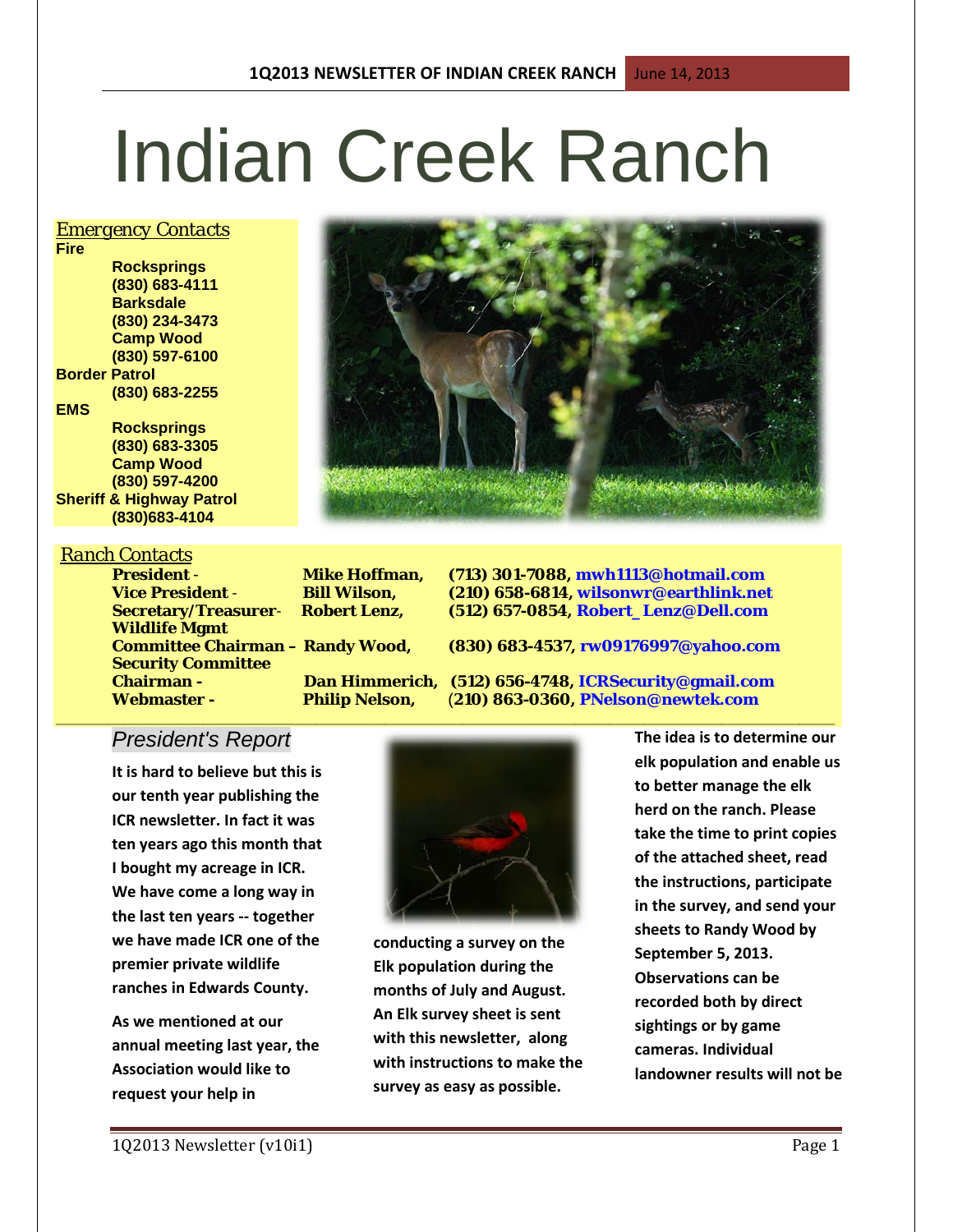#### **1Q2013 NEWSLETTER OF INDIAN CREEK RANCH** June 14, 2013



**made public, just the summary for the whole ranch.**

**Our annual meeting is scheduled for the first day of bow hunting season, which is** 

**normally the first weekend of October, look for the exact date in the next newsletter. This year's meeting is important because we will be electing new Board members and voting on some important changes to our Deed restrictions. Please make every effort to participate. A proxy system will be employed so that the members that cannot attend will be able to vote.**

*\_\_\_\_\_\_\_\_\_\_\_\_\_\_\_\_\_\_\_\_\_\_\_\_\_\_\_\_\_\_\_\_\_\_\_\_\_\_\_\_\_\_\_\_\_\_\_\_\_\_\_\_\_\_\_\_\_\_\_\_*



**Mike**

# *Vice President's Report*

**Hope everyone is having a good Spring! Although we've had some rain at the ranch, it hasn't been enough to help stem the current drought. We can expect the deer to consume a lot of protein until the situation improves.** 

**The signs reminding folks to** 



**turn off their valves seem to be having a positive impact – we have found very few valves open while checking water problems at the ranch. Having said this, we continue to have problems in Phase 1 with the water system being emptied on a regular basis. This problem is compounded as air gets in the pressure tanks when the water storage tanks become empty. We have checked the Association lines and all of the valves and everything appear to be ok. There must be a leak on someone's property and when they open their valve to the road, it drains the system. When the problem is reported (typically after a weekend), the landowner has already closed the valve and there is no way to tell what caused the tank to** 

**be drained. If you have property in Phase 1, please check your lines to ensure there are no problems. The deer need this water desperately during drought periods and we can't provide it if the system continues to be drained.**

**We have attached the current landowners list. Since many of** 

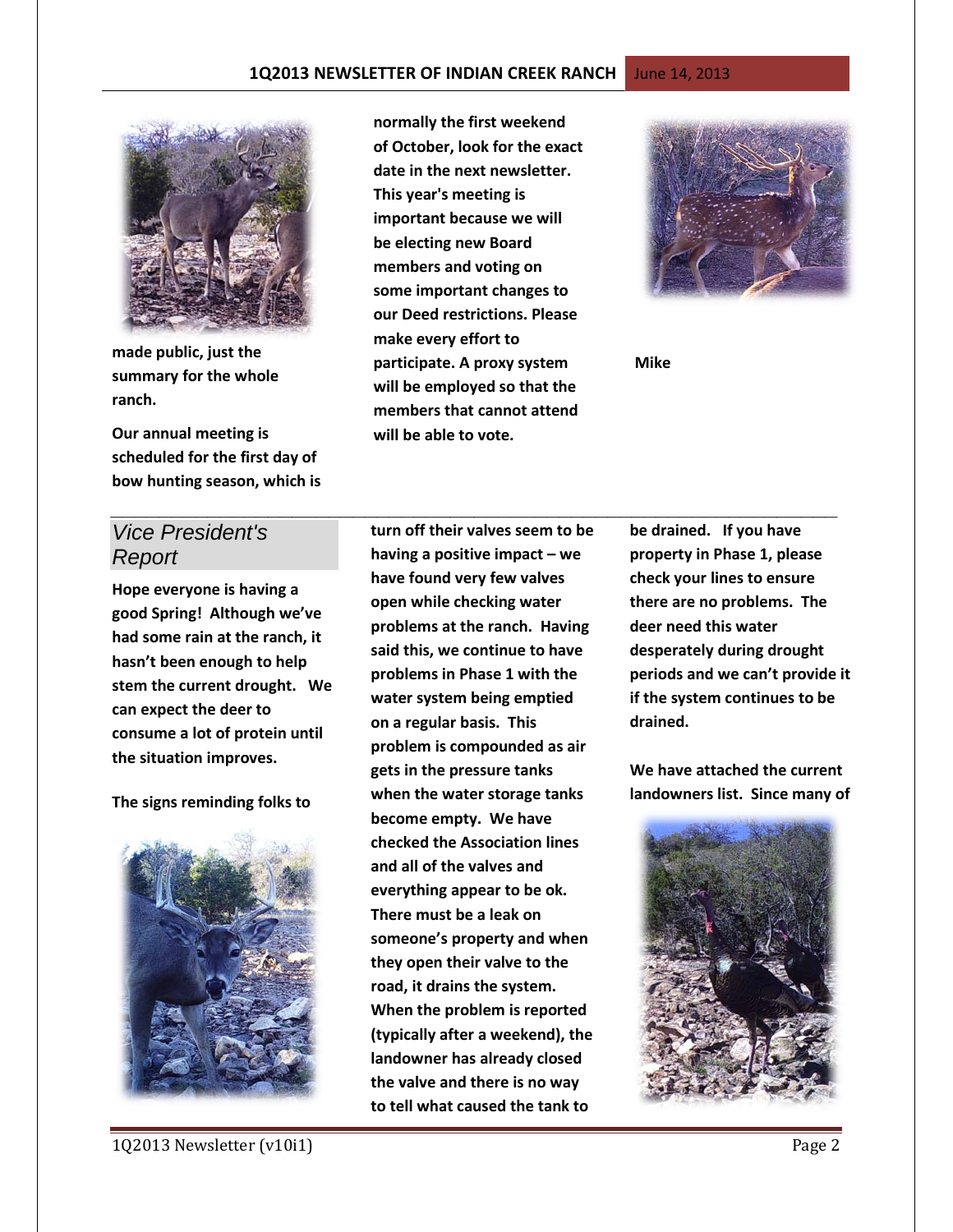**the entries haven't been verified in years, I would like everyone to contact me regarding your particular information (even though it may be correct). You can email me at wilsonwr@earthlink.net. My goal is to have all information verified before this year's annual meeting. I will attempt to contact all** 

**landowners that don't respond. We need to ensure that we have a good list to make sure everyone is aware of important issues at the ranch.**

**Although I will miss this year's Spring Gathering, I look forward to seeing you at the ranch. Give me a call if you'd** 

**like to get together some time. We try to go down every 3-4 weeks.**

**Bill**



# *Wildlife Committee Report*

**Not much to report on the Wildlife side. We are hurting for rain. Some short green grass up as a result of two half inch showers about 3 weeks apart. That moisture is** 



**long gone. Deer are lining up at the "feed trough" even though the bushes have young growth for browse.** 

**I have heard of a "new" method that supposedly allows a property owner that does not have an Agriculture tax valuation (exemption) to qualify for such within two years. This may be of interest to the dozen or so ICR landowners that have lost the Agriculture (wildlife ) "exemption". The difference in taxes is approximately \$2000 per hundred acres per year. This "new" approach is called the Texas EcoLab Program and is being** 



**marketed by a partnership of a consulting firm and a law firm. If interested, you can find information at [plateau@plateauwildlife.com](mailto:plateau@plateauwildlife,com) & [www.BraunGresham.com.](http://www.braungresham.com/)** 

**Turkey season is about over and we still have an abundance of the big birds. I heard of one hunter that harvested a 20 pound bird.**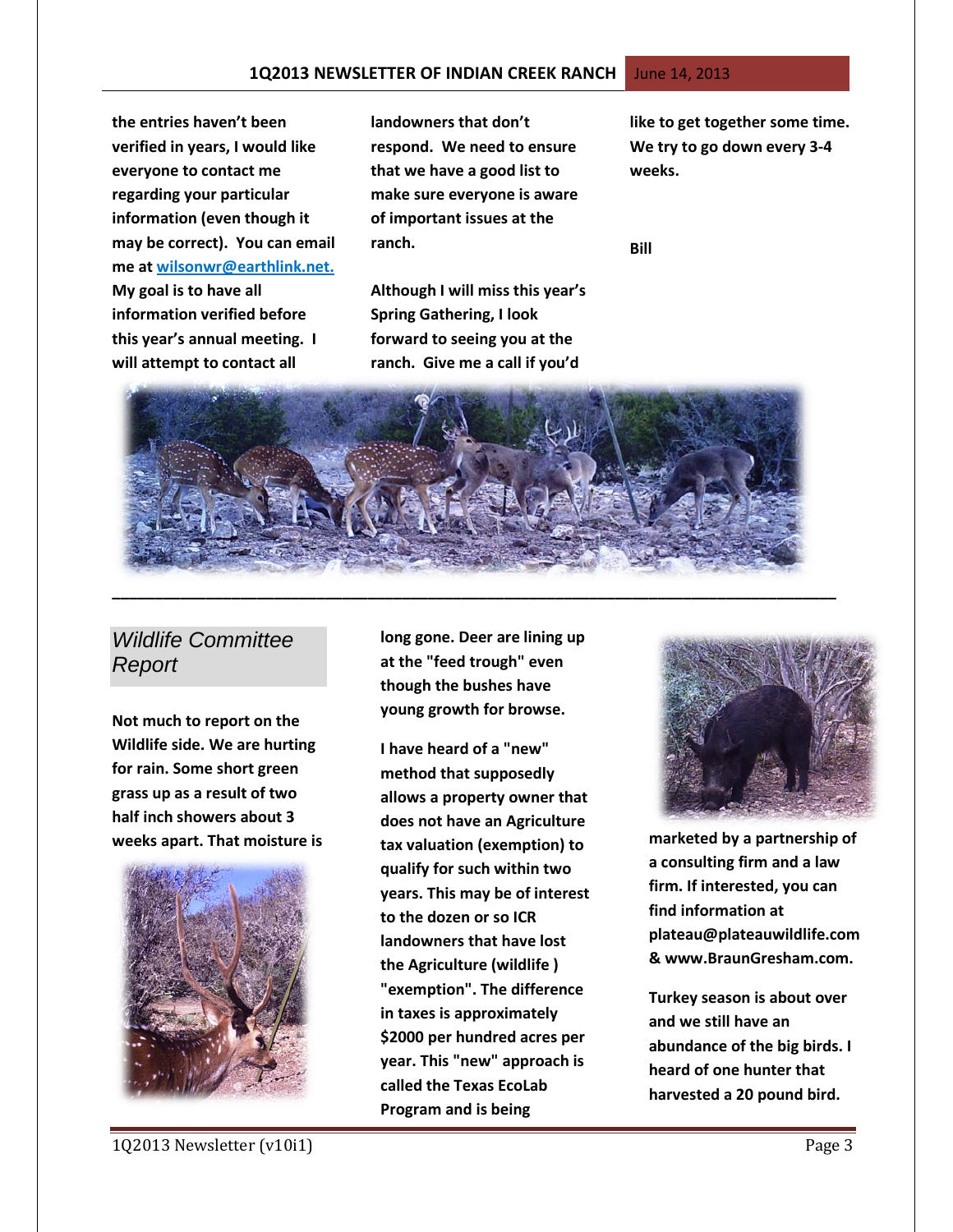

**Hog harvests are spotty. Some folks have seen numerous animals while I have seen none and have been months without one in a trap.** 

**When you come out, be sure to walk all your water lines - we have lots of squirrels and porcupines that seem to love black plastic pipe.** 

**Enjoy the spring weather while you can. It will get hot shortly.**

**Randy**





### *Treasurer's Report*

**Thanks to everyone that helped to resolve our lost checks issue, we are sorry that this has occurred and really appreciate your help and understanding.**



**There are nine landowners out there that have yet to pay their dues. If you are one of those please send them in to me as soon as possible.**

**\_\_\_\_\_\_\_\_\_\_\_\_\_\_\_\_\_\_\_\_\_\_\_\_\_\_\_\_\_\_\_\_\_\_\_\_\_\_\_\_\_\_\_\_\_\_\_\_\_\_\_\_\_\_\_\_\_\_\_\_\_\_\_\_\_\_\_\_\_\_\_\_\_\_\_\_\_\_\_\_\_\_\_\_**

**Robert** 

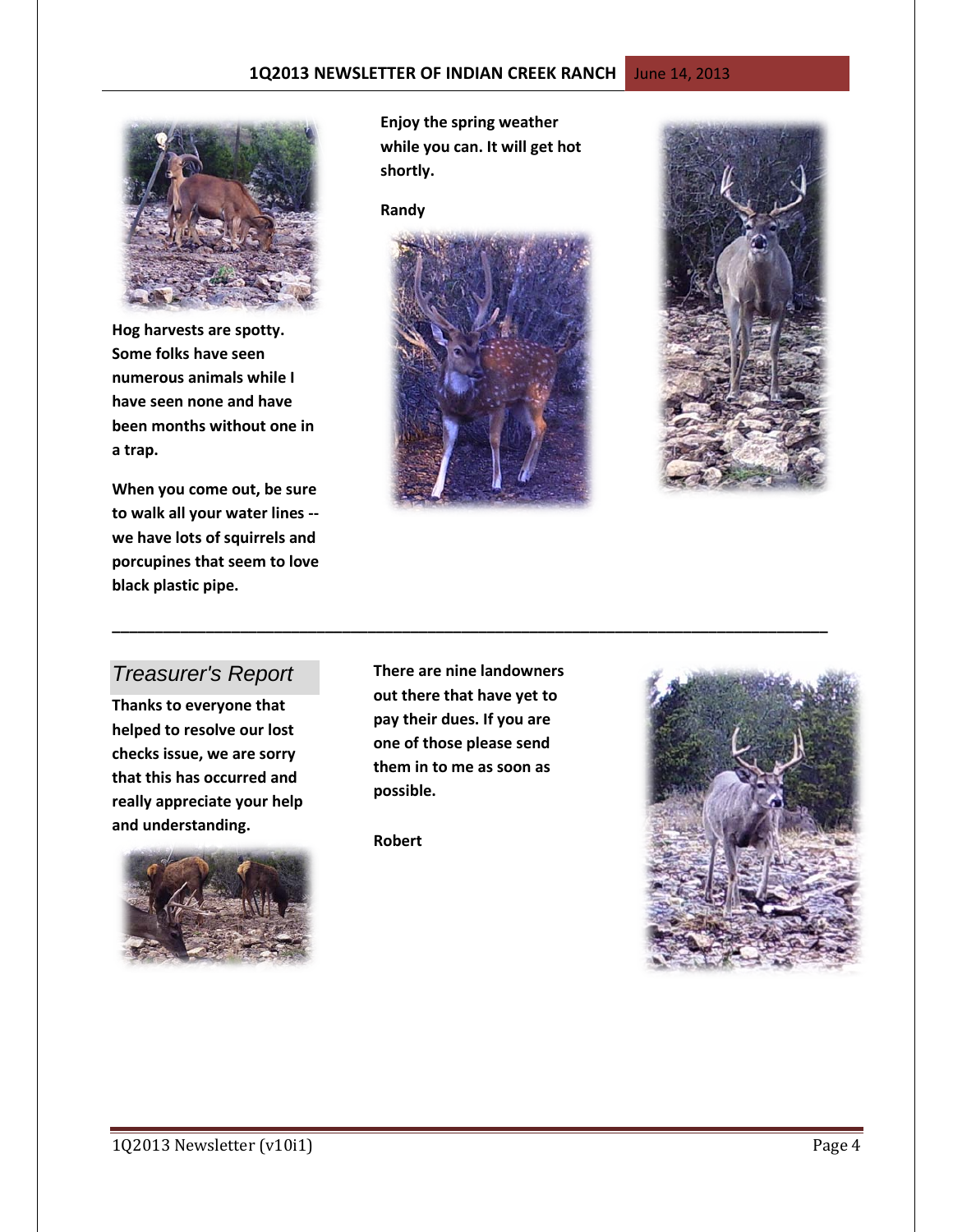## *Financial Report*

#### **Income and Expense Report - 2013 The Owners Association at Indian Creek**

|  | The Owners Association at Indian Creek |  |
|--|----------------------------------------|--|
|  | $1-Apr-13$                             |  |

|                                                                                               | 2012        | 1Q2013                                    | 2Q2013 | 3Q2013 | 4Q2013      | <b>YTD</b>         | <b>Budget</b>                               | Remaining   |
|-----------------------------------------------------------------------------------------------|-------------|-------------------------------------------|--------|--------|-------------|--------------------|---------------------------------------------|-------------|
| Balance brought forward from 2012:                                                            |             | \$57,389.53                               |        |        |             |                    |                                             |             |
| <b>Total Income:</b>                                                                          | \$34,145.00 | \$17,859.70                               | \$0.00 | \$0.00 |             |                    | $$0.00$ \$17,859.70 \$32,672.52 \$14,812.82 |             |
| <b>Annual Assessments</b>                                                                     | \$34,145.00 | \$17,859.70                               | \$0.00 | \$0.00 |             | \$0.00 \$17,859.70 | \$32,672.52                                 | \$14,812.82 |
| <b>Special Assessments</b>                                                                    | \$0.00      | \$0.00                                    | \$0.00 | \$0.00 | \$0.00      | \$0.00             | \$0.00                                      | \$0.00      |
| <b>Total Expenses:</b>                                                                        | \$21,136.00 | \$857.77                                  | \$0.00 | \$0.00 | \$0.00      | \$857.77           | \$47,672.52                                 | \$46,814.75 |
| Road Work                                                                                     | \$11,375.00 | \$0.00                                    | \$0.00 | \$0.00 | \$0.00      | \$0.00             | \$15,000.00                                 | \$15,000.00 |
| Water System Maintenance                                                                      | \$3,626.50  | \$163.64                                  | \$0.00 | \$0.00 | \$0.00      | \$163.64           | \$20,000.00                                 | \$19,836.36 |
| <b>Wildlife Biologist</b>                                                                     | \$0.00      | \$0.00                                    | \$0.00 | \$0.00 | \$0.00      | \$0.00             | \$500.00                                    | \$500.00    |
| <b>Electric Bills</b>                                                                         | \$2.661.29  | \$694.13                                  | \$0.00 | \$0.00 | \$0.00      | \$694.13           | \$3,000.00                                  | \$2,305.87  |
| <b>Annual Meeting</b>                                                                         | \$2,661.33  | \$0.00                                    | \$0.00 | \$0.00 | \$0.00      | \$0.00             | \$1,000.00                                  | \$1,000.00  |
| Grounds Maintenance                                                                           | \$245.96    | \$0.00                                    | \$0.00 | \$0.00 | \$0.00      | \$0.00             | \$1,500.00                                  | \$1,500.00  |
| Property Taxes                                                                                | \$467.97    | \$0.00                                    | \$0.00 | \$0.00 | \$0.00      | \$0.00             | \$900.00                                    | \$900.00    |
| <b>Administrative Expenses</b>                                                                | \$98.28     | \$0.00                                    | \$0.00 | \$0.00 | \$0.00      | \$0.00             | \$400.00                                    | \$400.00    |
| <b>Attorney Fees</b>                                                                          | \$0.00      | \$0.00                                    | \$0.00 | \$0.00 | F<br>\$0.00 | \$0.00             | \$0.00                                      | \$0.00      |
| Unallocated                                                                                   | \$0.00      | \$0.00                                    | \$0.00 | \$0.00 | \$0.00      | \$0.00             | \$5,372.52                                  | \$5,372.52  |
| Current Balance (excluding reserve):<br><b>Emergency Reserve</b><br>Amount available for 2013 |             | \$46,391.46<br>\$28,000.00<br>\$74,391.46 |        |        |             |                    |                                             |             |

#### *Security Report*

**Folks, after quite a long while without any reported burglaries, this happened sometime between March 1 and March 21. The perpetrators used a chiminea tool as a lever to rip the security (not!) bars off the wall. They then proceeded to break out a window to gain entry. Once inside they ransacked the** 



**\_\_\_\_\_\_\_\_\_\_\_\_\_\_\_\_\_\_\_\_\_\_\_\_\_\_\_\_\_\_\_\_\_\_\_\_\_\_\_\_\_\_\_\_\_\_\_\_\_\_\_\_\_\_\_\_\_\_\_\_\_\_\_\_\_\_\_\_\_\_\_\_\_\_\_\_\_\_\_\_\_\_\_\_**

**place, ultimately making off with 2 camo backpacks, 1 tactical and 1 D-cell mag lite, an iPod, soda, food, and a pair of boots. They left the scotch. :) Please increase your vigilance and pay close** 

**attention to things that seem out of place. Report crimes to the Sheriff's office, and suspected illegal aliens to the U.S. Customs and Border Patrol.** 

**Dan**